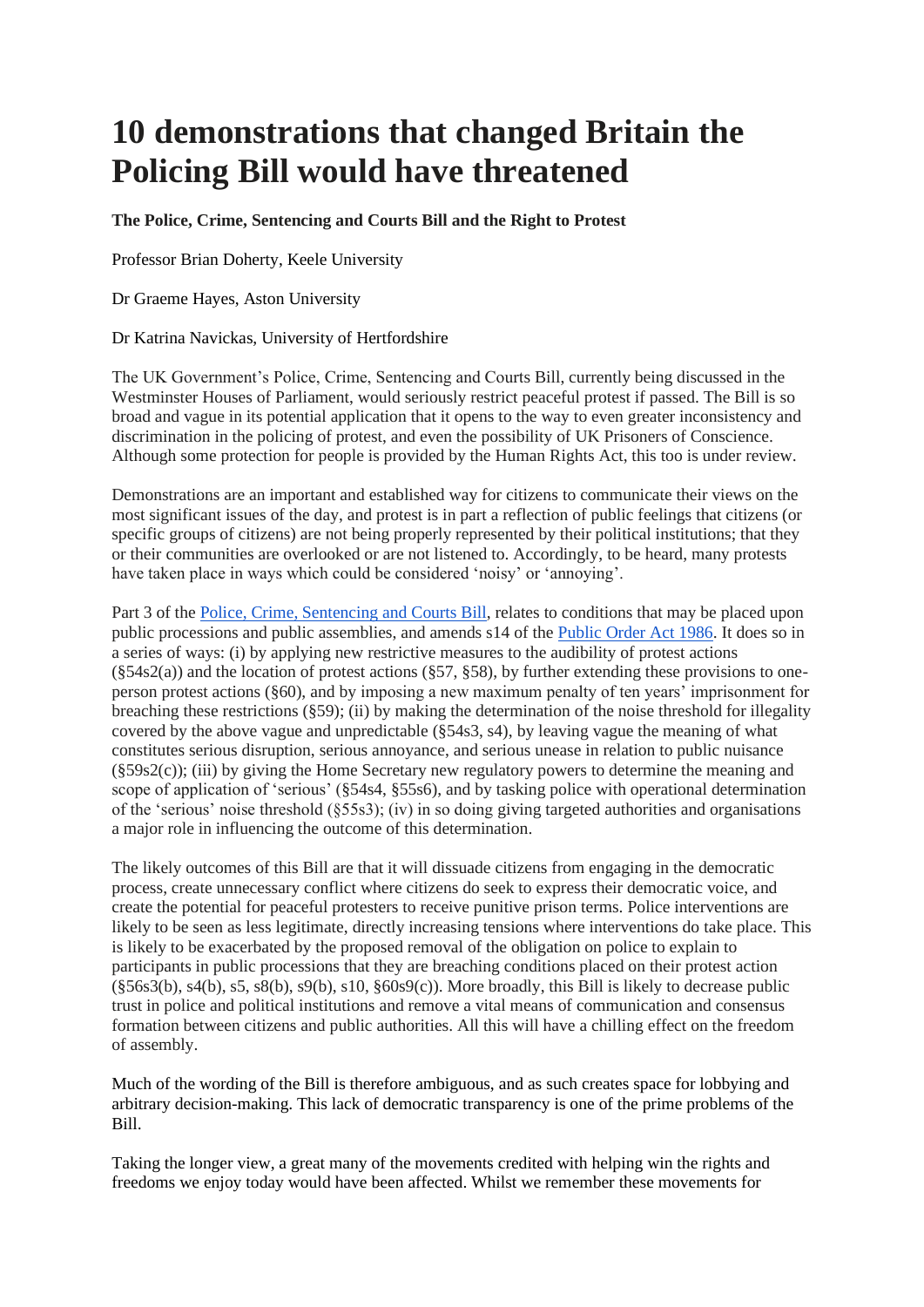change it is important to remember that regressive legislation was used to suppress them, and many participants were beaten, imprisoned, or worse. It is crucial that the UK does not regress to the 'bad old days' of history or return to oppressive policies of the past.

Below, we set out examples of UK protests of more recent years that could have been interpreted as causing 'annoyance', 'unease' or which were 'noisy' in a way considered by some to be 'serious'. We suggest that, had these demonstrations taken place under the terms of the PCSC Bill, they would have resulted in one or all of: (i) deterring participation; (ii) creating conflict between public authorities and citizens; (iii) punitively criminalising the exercise of collective democratic rights.

# **1. Gay Pride**

Pride was originally a show of collective solidarity against homophobic violence and institutional discrimination at a time when shows of affection between same sex couples were illegal in public. The marches were seen as disruptive and provocative by the press and by MPs especially when the events involved same sex couples kissing one-another.

Although the earliest Gay Pride marches were heavily and aggressively policed, they were not prevented in advance through conditions. Had the currently proposed Bill been in place, homophobes could have complained of 'serious unease' as a means to demand the protests be closed down.

## **2. Ending apartheid in South Africa**

A significant part of the decades-long movement which led to the freeing of Nelson Mandela from prison and ending apartheid in South Africa was international pressure. Part of this was a continuous presence outside the South African embassy in central London, described as 'alive with sound'. Had this been deemed too 'noisy, 'annoying' or 'inconvenient' for staff in the embassy, it could have been closed down.

In the event, restrictions were placed on this demonstration, leading to arrests, however charges were eventually dropped, thrown out or overturned. Had it been in place, the currently proposed Bill, would have provided powers to jail participants. If this happened today, especially if it led to lengthy sentences, we believe this would conflict with the Human Rights Act, however this too is under review.

### **3. Demonstrations in Parliament Square**

The UN's Special Rapporteur on Freedom of Peaceful Assembly, recommends that assemblies should as a general rule be facilitated within the "sight and sound" of their target audience. Accordingly, a great many gatherings have been organised over the years on Parliament Square and the roads near to Parliament, including for peace, racial equality, LGBT rights, human rights in other countries, fair funding for schools, hospitals and libraries, for and against Brexit, for and against fox hunting, and for the right to protest itself.

The Police, Crime, Sentencing and Courts Bill would have had an impact on all of these by creating an extended 'controlled zone' around Parliament in which protests are restricted. Although such zones have existed in the past they have been repealed - most recently by the Conservative Government in 2011, as they were considered to be against the spirit of freedom.

### **4. Phasing out coal fired power stations**

Following better understanding of the climate crisis, all major UK political parties now talk about a phase out of coal fired power stations and the promotion of renewables, as a means to limit the effects of climate change. As recently as ten years ago though, there were still plans in place to build new coal fired power stations.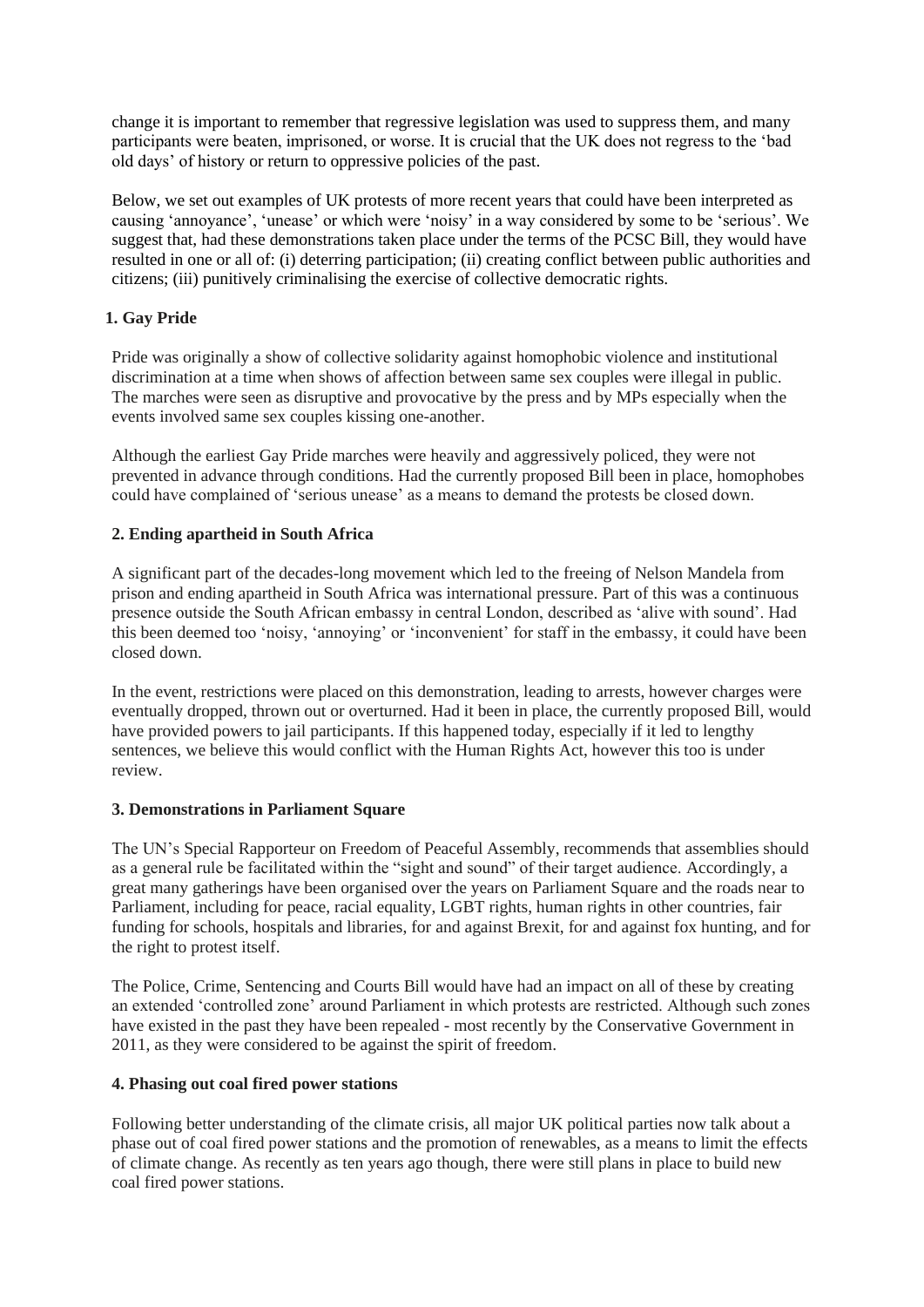In response, locals and environmentalists protested by camping near to the site of the Kingsnorth Power Station in Kent. The policing of the movement was controversial but under part 4 of the Police, Crime, Sentencing and Courts Bill, this type of protest could have been closed down altogether. The protests were successful, and the power station was demolished in 2014.

## **5. Support for survivors of domestic abuse**

The story of the Suffragettes' campaign for political equality has a special place in British cultural memory, including memorable and eye-catching acts of civil disobedience to draw attention to their cause. More than 100 years later though the struggle for women's human rights and equality is still in full swing.

In 2015 'modern day suffragettes' from Sisters Uncut took a stance about funding for support of survivors of domestic violence at the premiere of a film about the earlier women's rights struggles. Under the terms of the Police, Crime, Sentencing and Courts Bill this could have counted as 'serious disruption and serious noise' and could have led to very serious sanctions.

## **6. Anti-racism vigils**

It is a lot more common than many people realise, for people peacefully exercising their democratic rights to be threatened with arrest for actions as benign as standing with a placard, especially where conditions are in place which lead to lack of clarity.

In 2021 four people - socially distanced and wearing Covid facemasks – were arrested merely for standing on a pavement with a placard, in support of people arrested during Black Lives Matter protests. Police later admitted that they should not have been arrested and put it down to an 'honest' misinterpretation of lockdown laws.

This highlights the risk of police misusing vague and subjective laws, including in ways that could further entrench racism through over policing of marginalised groups.

# **7. Peace vigils**

During times of conflict people sometimes organise public vigils, often prayerful in character, to bear witness to events going on. Where companies or institutions are contributing to the conflict, for example by providing weapons to human rights abusing governments, such vigils are on occasion situated by the gates of the institutions in question. These could be subject to banning, restriction or the imprisonment of participants, if they are deemed to have 'a relevant impact'.

Any form of protest that aims to have a sustained presence is likely to be at risk of prosecution under the proposed legislation. This would mean that those people attempting a public presence for the duration of an international crisis, will very likely face threats of arrest.

### **8. Engaging with companies**

When major companies have their Annual General Meetings, shareholders often try to encourage them to adopt cleaner, greener, and more ethical policies. In support of such changes, it is common for people affected by companies' actions but who don't possess shares to gather outside, sharing information about the proposed resolutions.

People want to be able to stand near the entrances to the AGM so they can hand out information to attendees, but police often move them to locations much further away. Increased powers for police to impose these kinds of conditions would likely lead to protesters needing to be louder to get their message across, thereby risking punishment for being too noisy.